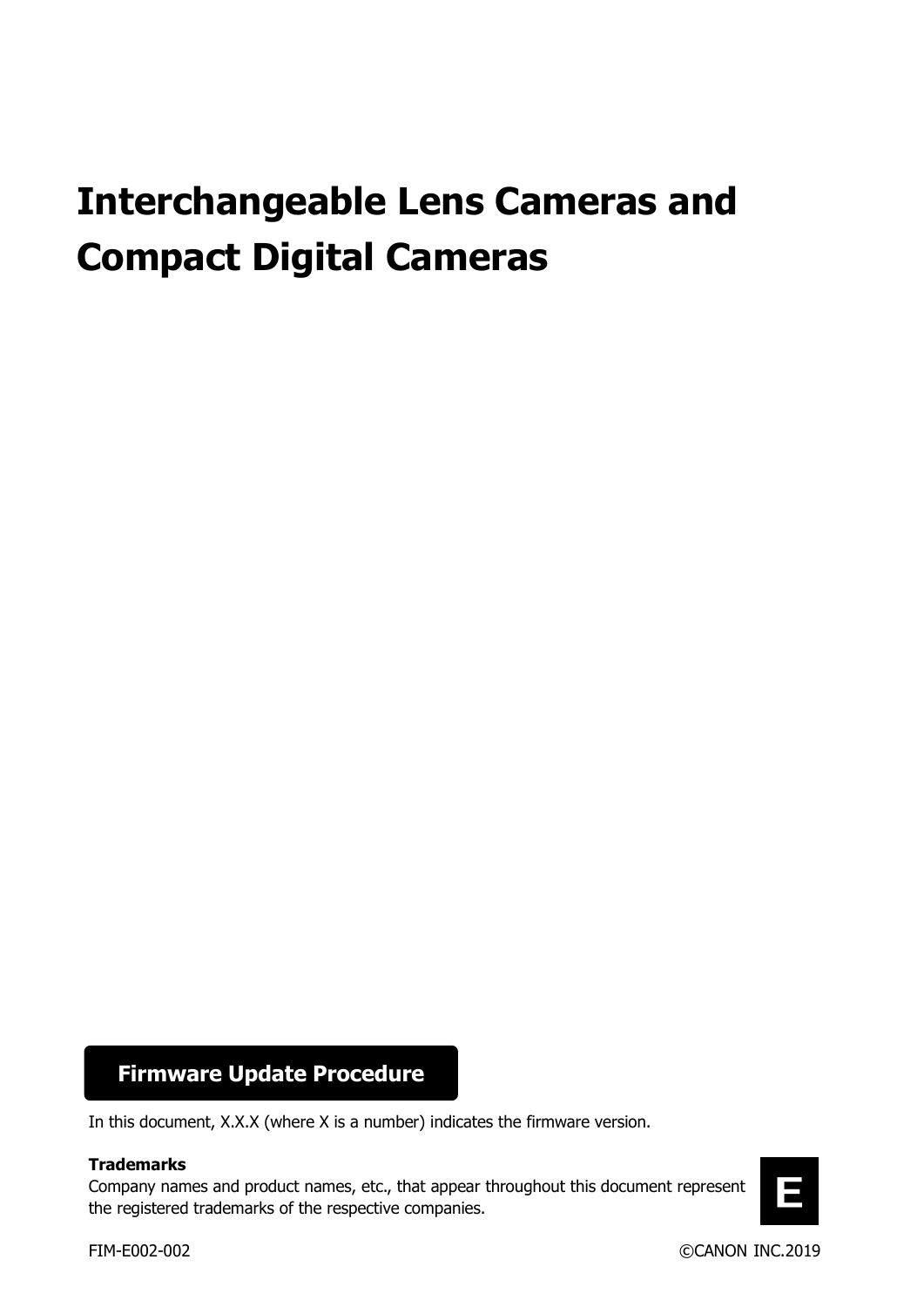# **Firmware Update Cautions**

- If the power is cut off during the firmware update, the camera may malfunction.
	- Use a fully charged Battery Pack or dedicated AC Adapter Kit (Optional) for the firmware update.
	- Please be absolutely sure not to turn the camera's power switch to OFF during the firmware update.
	- During the firmware update, please do not open the card slot cover.
- During the firmware update, please do not operate any of the camera's buttons, dials or switches.
- Before the firmware update, please remove the lens, external Speedlite, and all other accessories from the camera.

## **Firmware Update Preparation**

The following items are required to perform this firmware update. Please prepare these items in advance before performing the update.

| Camera body                 | The camera on which you will perform the firmware<br>update                                                                                                    |
|-----------------------------|----------------------------------------------------------------------------------------------------------------------------------------------------------------|
| <b>Power supply</b>         | Dedicated Battery Pack (The battery pack<br>must be fully charged) or dedicated AC<br>Adapter Kit (Optional)                                                   |
| Card                        | Memory card supported by the camera<br>*Please see the camera's instruction manual for<br>details on which memory cards are supported by<br>each camera model. |
| <b>USB cable</b>            | USB cable supported by the camera                                                                                                                              |
| <b>Card reader</b>          | Commercially available memory card reader (the PC's<br>card slot can also be used)                                                                             |
| <b>Firmware update file</b> | The downloaded firmware file                                                                                                                                   |

## **How to Update the Firmware**

Update the firmware using either one of the methods below.

- 1. **Use the card reader to update the camera's firmware**
- 2. **Use EOS Utility to update the camera's firmware**

The method of using EOS Utility to update the firmware is not supported on some camera models. If it is not supported, perform the update according to "**1. Use the card reader to update the camera's firmware**".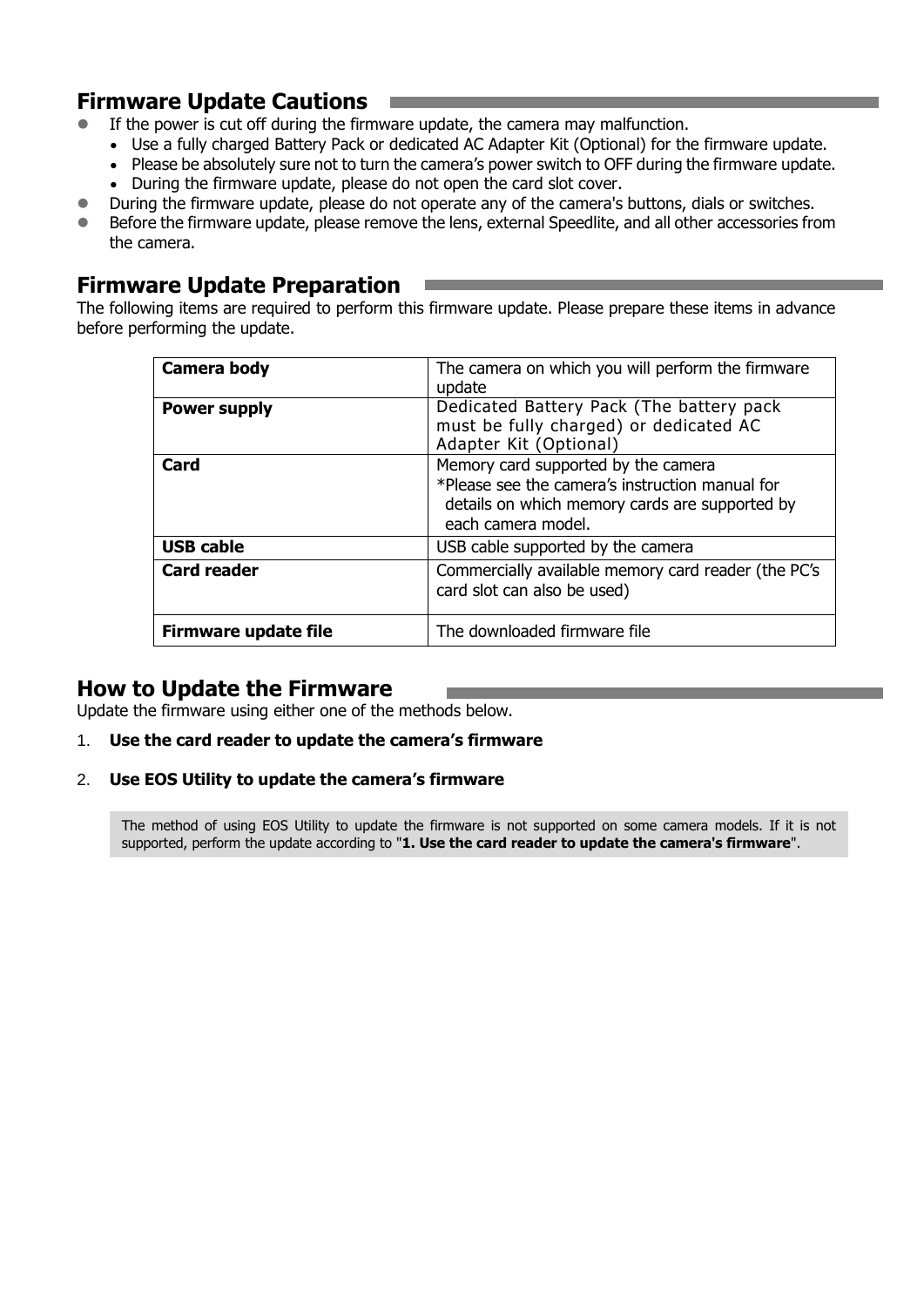# **1. Use the card reader to update the camera's firmware**

The camera operations and the menu's display format/structure may differ depending on the model.

## **Copy the firmware to the card**

- *1.* Initialize the card with the camera. Please see the camera's instruction manual for information on how to initialize the card.
- *2.* Insert the card into the card reader, and copy the downloaded firmware file to card's root directory.

## **Update the firmware**

- *1.* Remove the card from the card reader, and insert into the camera.
- *2.* Turn the camera's power on and set the shooting mode to <**P**>.
- *3.* Press the <**MENU**> button to display the menu.
- *4.* Select [**Firmware Ver.X.X.X**] from the [**Set-up**] tab on the menu, and press the <**SET**> button.
- CET HOL Multi function lock Custom shooting mode (C1-C3) Clear all camera settings Copyright information Manual/software URL **Certification Logo Display** Firmware  $\bigcirc$  Ver.  $X.X.X$

| Current firmware version is |
|-----------------------------|
|                             |
| X.X.X                       |
| <b>Update firmware</b>      |

the <**SET**> button. If this screen is not displayed, the firmware may not have been correctly copied

*5.* When the firmware update screen is displayed, select [**OK**] and press

to the card. Please start over from the "Copy the firmware to the card" step on this page.

*6.* The firmware update file name will be displayed, so press the <**SET**<sup>&</sup>gt; button.

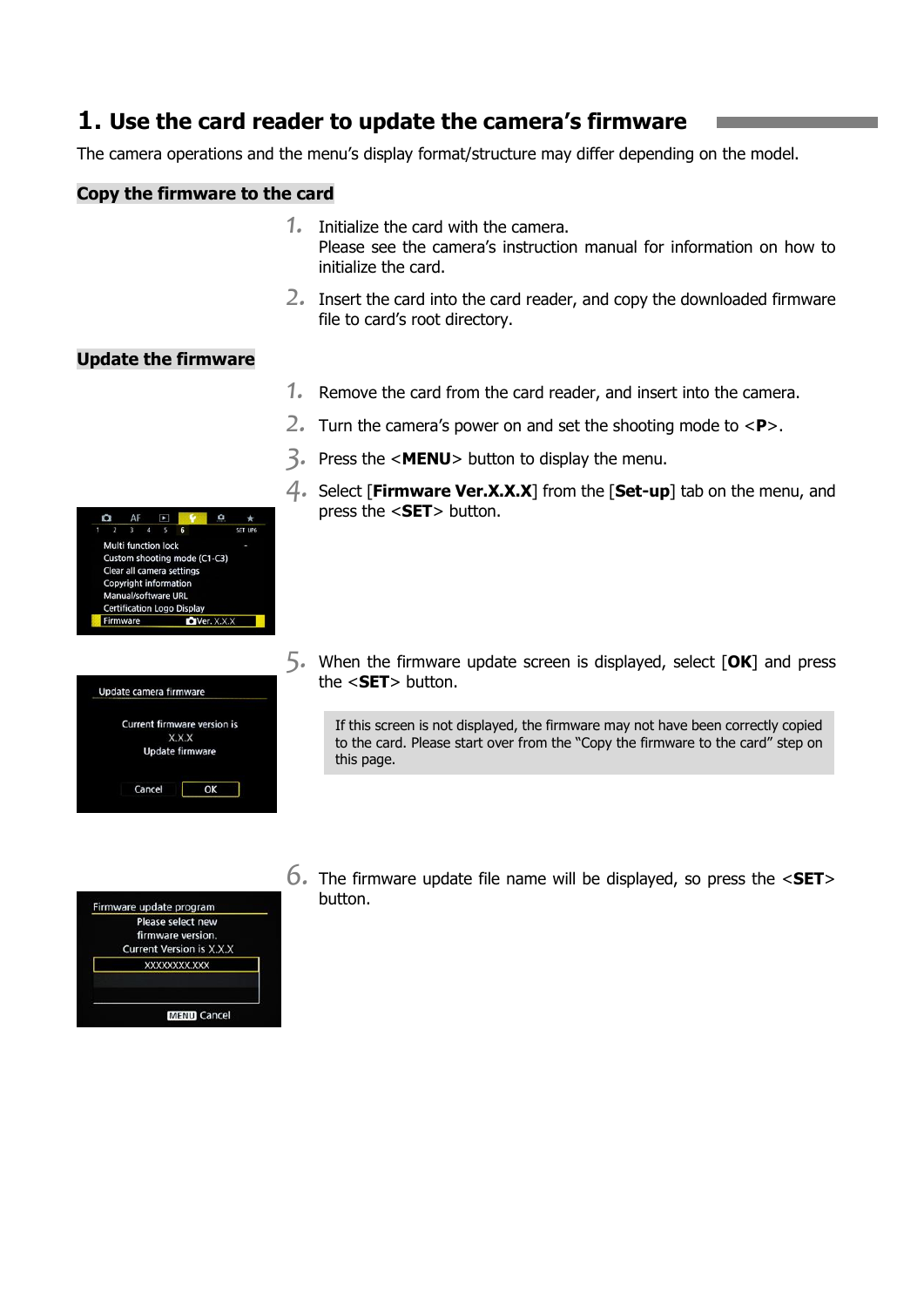

*7.* Check the displayed screen, select [**OK**], and press the <**SET**> button. Pressing the <**SET**> button will start the firmware update.

Do not turn the camera's power off or operate the buttons, etc., while the update is in progress. Doing so may damage the camera.

In the unlikely event that an error occurs during the firmware update, please remove the battery and stop the update procedure. Check the remaining battery level and the firmware on the card, and if there are no problems, start over the procedure from the beginning.

If the update procedure cannot be correctly completed, please contact a Canon service center.

| Firmware update program |                           |  |
|-------------------------|---------------------------|--|
|                         | Update is complete.       |  |
|                         | $X.X.X \rightarrow X.X.X$ |  |
|                         |                           |  |
|                         | ок                        |  |
|                         |                           |  |

*8.* Check the update completed screen, and press the <**SET**> button. \*Depending on the model, the "Update is complete" screen may not be displayed.

This completes the firmware update. Please initialize the card before use.

### **Verifying the firmware Version**



- *1.* Turn the camera's power on and set the shooting mode to <**P**>.
- *2.* Press the <**MENU**> button to display the menu.
- *3.* Check [**Firmware Ver. X.X.X**] in the [**Set-up**] tab in the menu.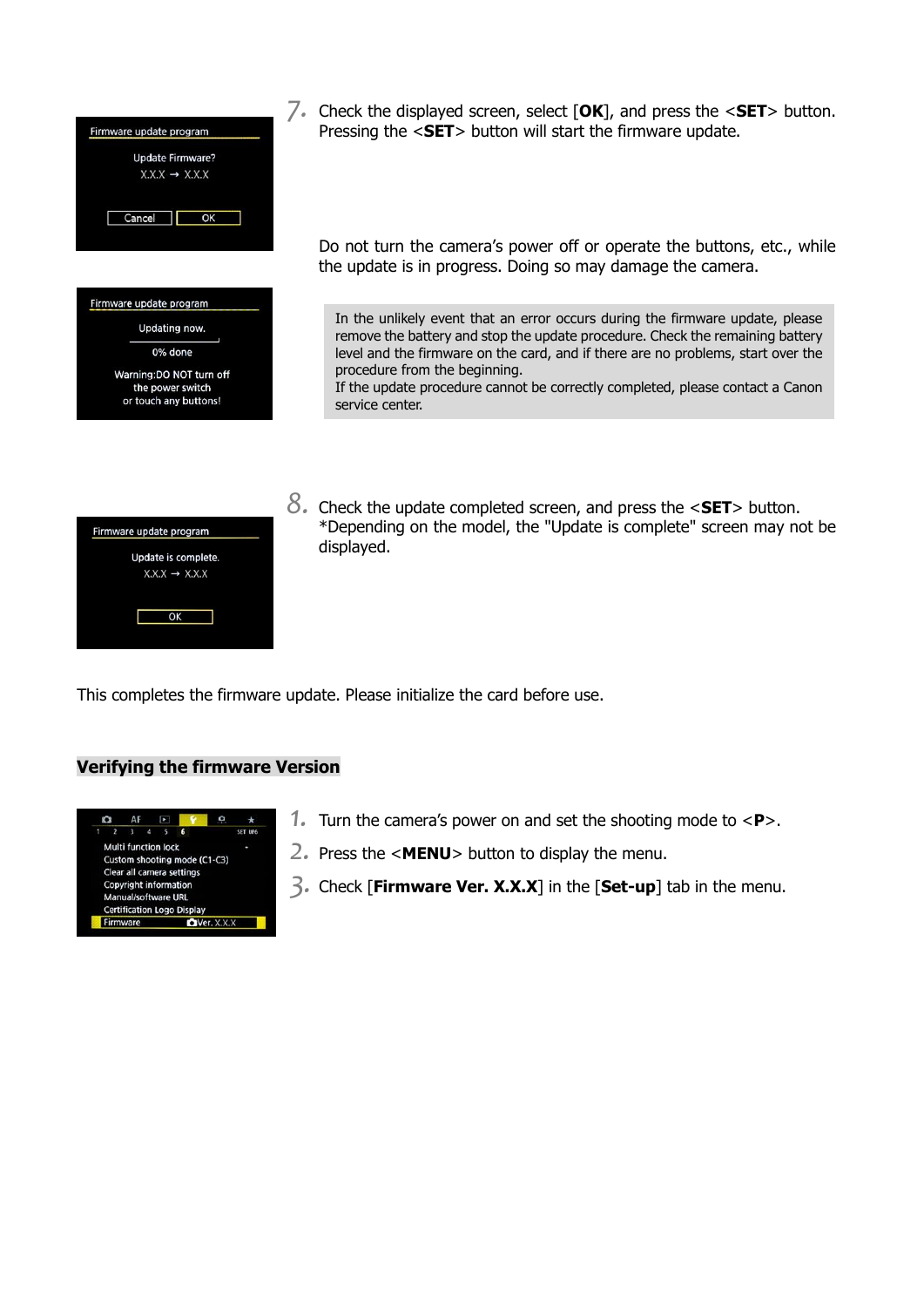# **2. Use EOS Utility to update the camera's firmware**

The method of using EOS Utility to update the firmware is not supported on some camera models. If it is not supported, perform the update according to "**1. Use the card reader to update the camera's firmware**".

#### **Connect the camera and the computer**

- *1.* Insert the card into the camera and turn the power on.
- *2.* Format the card. Please see the camera's instruction manual for information on how to initialize the card.
- *3.* Set the shooting mode to <**P**>.
- *4.* Connect the camera to a computer via a USB cable.

## **Update the firmware**

- *1.* Start EOS Utility.
- *2.* Click [**Camera settings**] on the EOS Utility screen.



*3.* Click [**Firmware update**].

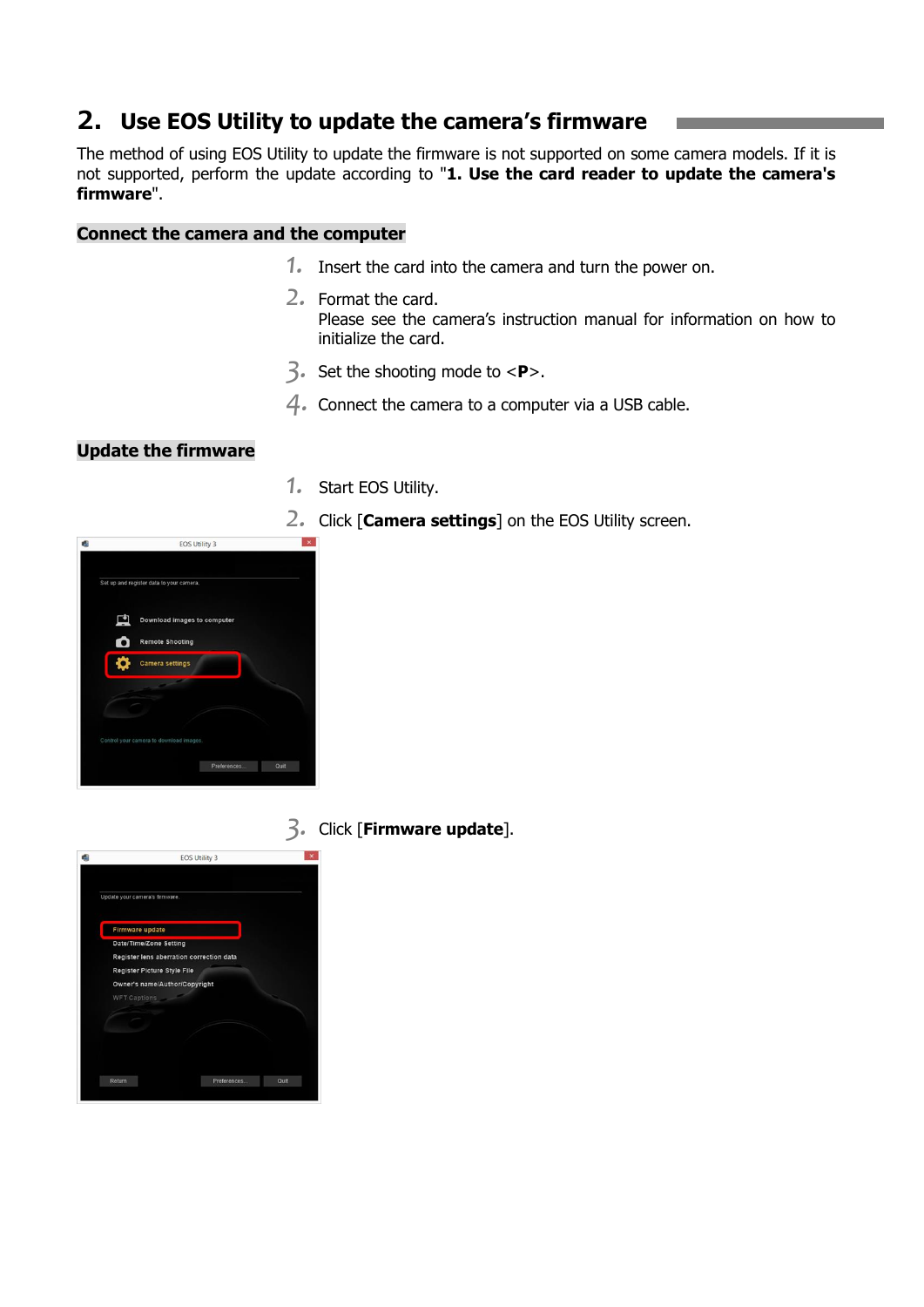|                                                                                                       |                 |                     |  | $4.$ Click [Next]. |
|-------------------------------------------------------------------------------------------------------|-----------------|---------------------|--|--------------------|
|                                                                                                       | Firmware update | $\pmb{\times}$      |  |                    |
| <b>Check Firmware Version</b><br>Current version xxx<br>Continue updating the firmware?               |                 | 1/5                 |  |                    |
|                                                                                                       | Next            | Cancel              |  |                    |
|                                                                                                       |                 |                     |  |                    |
|                                                                                                       |                 |                     |  | $5.$ Click [Next]. |
| <b>Download File</b><br>Download the firmware update file.<br>After downloading, go to the next step. | Firmware update | $\mathbf{x}$<br>2/5 |  |                    |
|                                                                                                       |                 |                     |  |                    |

*6.* Click [**Browse**], select the file, and then click [**Next**].



*7.* Click [**Next**].





*8.* Click [**OK**].